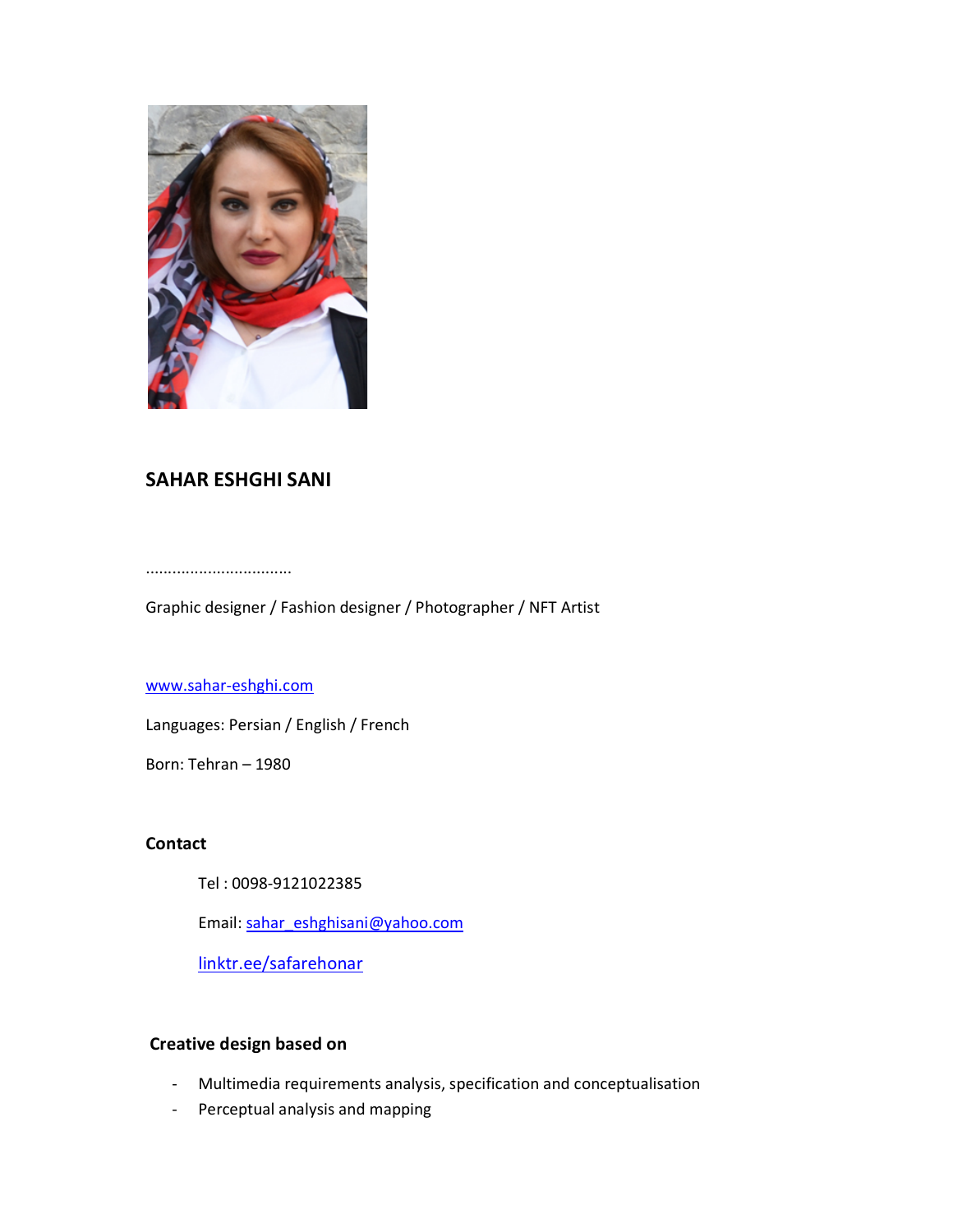- Multimedia platform design and development
- Photography

Over 20 years experience with the following Computer-Aided Design Tools:

- Photoshop
- Corel draw
- $\bullet$  Flash
- Illustrator
- Html
- Indesign

#### Education and Work Experience

- Diploma in Maths/Physics: 1998
- Isfahan Open University, BSc in Applied Mathematics: 2002
- Certified web designer from Cavendish college London-England. 2002
- Established my own Creative Design Agency 'Sefid-Graphics': 2003
- Granted membership of Iranian Graphic Designers Society in 2004
- Basis of Negotiation Course: 2005
- Basis of Reza Abedini's graphic design courses. 2007
- Basis of Majid Abbasi's poster design courses. 2009-2010
- Professional Photography: 2010-2012
- Participated in "Ten Images for Ithaca" Design workshop, Led by pi6 Communication Design. (Rena Chrysikopoulou and Michael David Ochs). Ithaca, Greece, July 2010.
- Participated in Design workshop Led by Cyprus EMU university. Vije school, Tehran 2010. Theme: Exlibris.
- Participated in Design workshop Led by Bruno Monguzzi. Vije school, Tehran 2010. Theme: The Form of Function.
- Participated in Design workshop Led by Niklaus Troxler. Vije school, Tehran 2011. Theme: Construction and econstruction
- Basis of Mehdi Saeedi's Typography design course. 2012
- Various Exhibitions Photography and poster: 2012-2013
- Established my own fashion brand 'NazBanoo' 2013 www.maisonbanoo.com
- Business Development art and fashion related: 2013-Now
- Established my own marketing/promotional group 'Safarehonar' 2019 www.safarehonar.com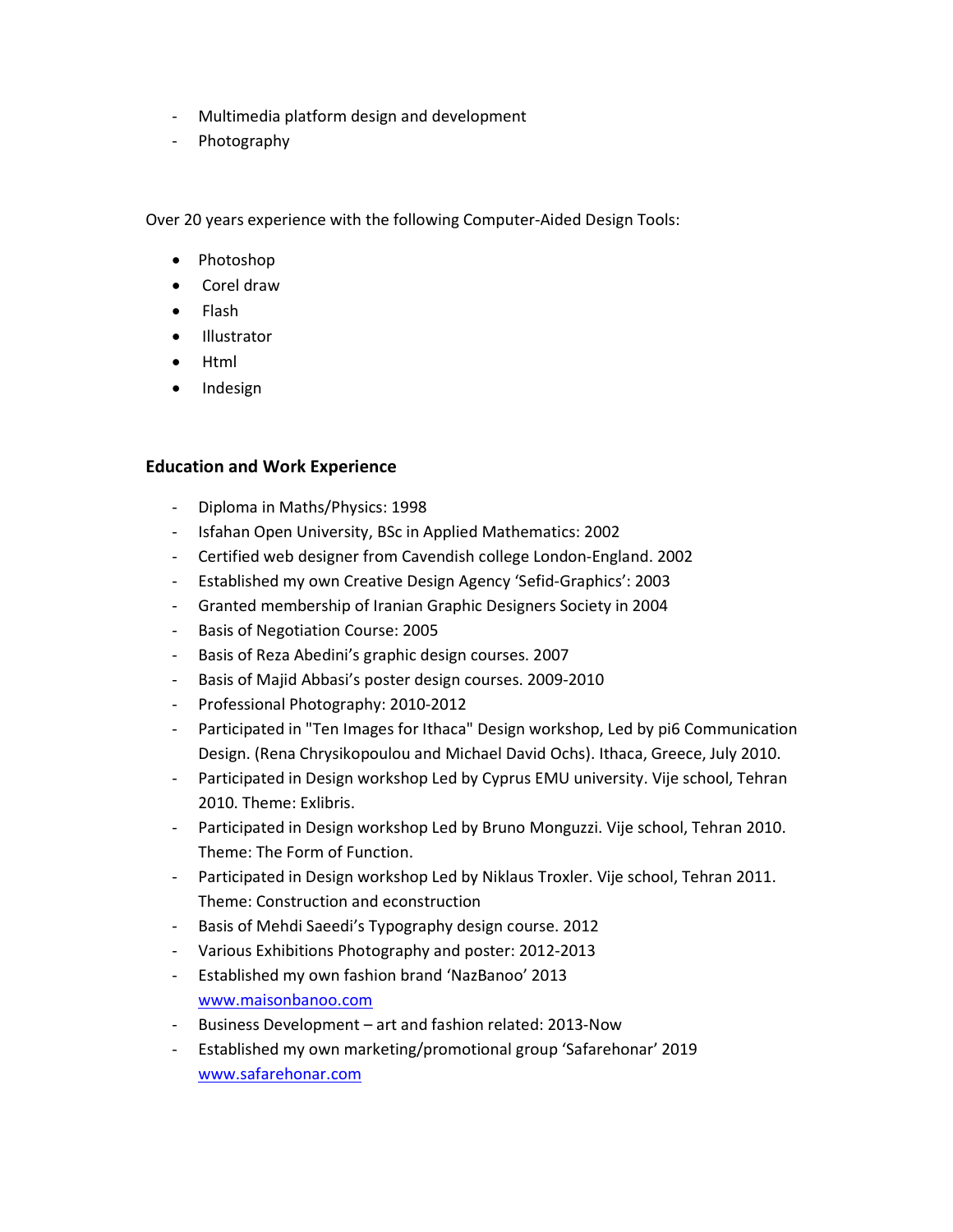- Participated in the fashion design course, Led by Sinem Azman from Turkey. The course took place in Tehran, Iran, 2020.

# Art Exhibitions

- NFT Liverpool art exhibition took place in Adelia Gallery, Liverpool, England, 2022.
- Expo Metro exhibition, "The World Largest Collective Artwork" Los Angeles, USA, Jun. 2022
- Design The cover for international community of designers ShowUsYourType, 2021. Theme: Tehran
- Expo Metro exhibition, New York, USA , Dec. 2021
- Contemporary Iranian artists art exhibition, Led by Gozar art group, Curated by Sahar Eshghi, The exhibition took place in "Artists Union of Armenia", Yerevan, Armenia, 2021.
- "Distance" Art group exhibition, Iran Artist Forum, Led by Safarehonar, Curated by Sahar Eshghi, Tehran, June. 2021
- Art group exhibition, Linda Farrell gallery, Led by Safarehonar, Curated by Sahar Eshghi, Paris-France , Dec. 2019
- "The Mystery of the Georgian Script", Solo Typography Exhibition, ECO Cultural Institute (ECI) Tehran, May. 2012
- "The Mystery of the Georgian Script", Solo Typography Exhibition, I. Javakhishvili Tbilisi State University, Tbilisi-Georgia , Apr. 2012
- "From Paris to Acropolis", Solo Photography Exhibition, Iran Artists Forum Gallery, Tehran, Sep. 2011
- "Didar", Graphic design group exhibition of Vije school students, Ilia State Univesity, Tbilisi- Georgia, Mar. 2011
- "5 years of experiences by Vije School", Graphic design group exhibition, Iran Artists Forum Gallery, Tehran, Jan. 2011
- "The best works of 1388", Graphic design group exhibition, Vije gallery, Tehran, Mar. 2010
- "The river and the city", Poster group exhibition, Vije gallery, Tehran, 2010
- "Being 20", Poster group exhibition, Vije gallery, Tehran, Mar. 2009
- "Avay Khak", Ceramic Group Exhibition, Azadi Gallery, Tehran, Aug. 2001
- "My town Tehran", Painting group exhibition, District 1 Gallery-Municipality of Tehran, Tehran, Nov. 1993

# Business Development Background and Experience